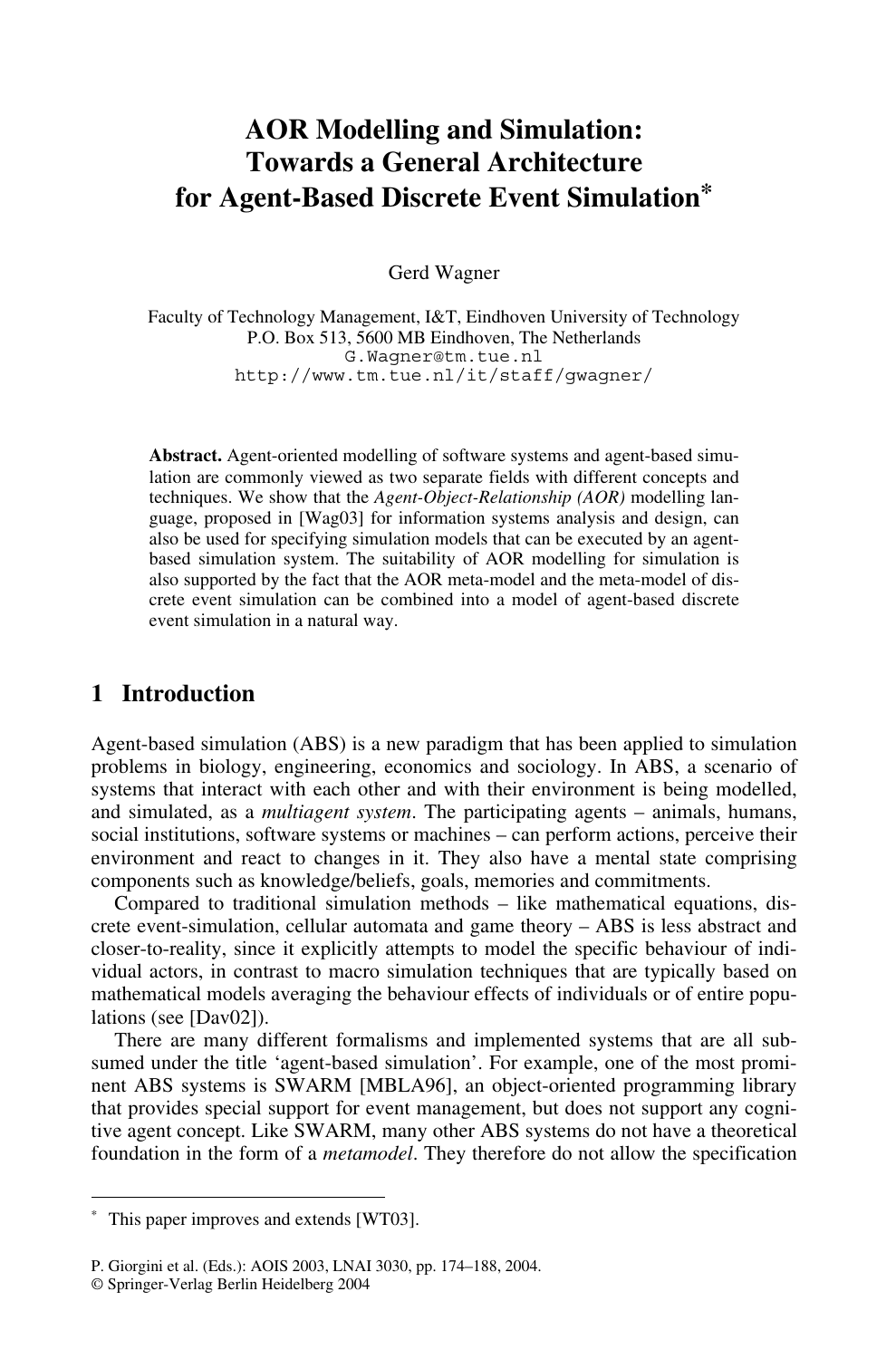of a simulation model in a high-level declarative language but require specifying simulation models at the level of imperative programming languages.

We take a different approach and aim at establishing an ABS framework based on a high-level declarative specification language with a UML-based visual syntax and an underlying simulation metamodel as well as an abstract simulator architecture and execution model. The starting point for this research effort is an extension and refinement of the classical *discrete event simulation* paradigm by enriching it with the basic concepts of the *Agent-Object-Relationship (AOR)* metamodel [Wag03].

## **2 Modelling Agents and Multiagent Systems**

#### **2.1 AOR Modelling**

The AOR modelling language (AORML) is based on an ontological distinction between active and passive entities, that is, between agents and (non-agentive) objects of the real world. The agent metaphor subsumes *artificial* (software and robotic), *natural* (human and animal) as well as *social/institutional* agents (groups, organizations etc.).

In AORML, an entity is an agent, an event, an action, a claim, a commitment or an ordinary object. Only agents can communicate, perceive, act, make commitments and satisfy claims. Objects are passive entities with no such capabilities. Besides human and artificial agents, AORML also includes the concept of *institutional agents,* which are composed of a number of other agents that act on their behalf. Organizations and organizational units are important examples of institutional agents.



**Fig. 1.** The core state structure modelling elements of external AOR diagrams.

There are two basic types of AOR models: *external* and *internal* models. An external AOR model adopts the perspective of an external observer who is looking at the (prototypical) agents and their interactions in the problem domain under consideration. In an internal AOR model, we adopt the internal (first-person) view of a particular agent to be modelled. While a (business) domain model corresponds to an external model, a design model (for a specific information system) corresponds to an internal model, which can be derived from the external one.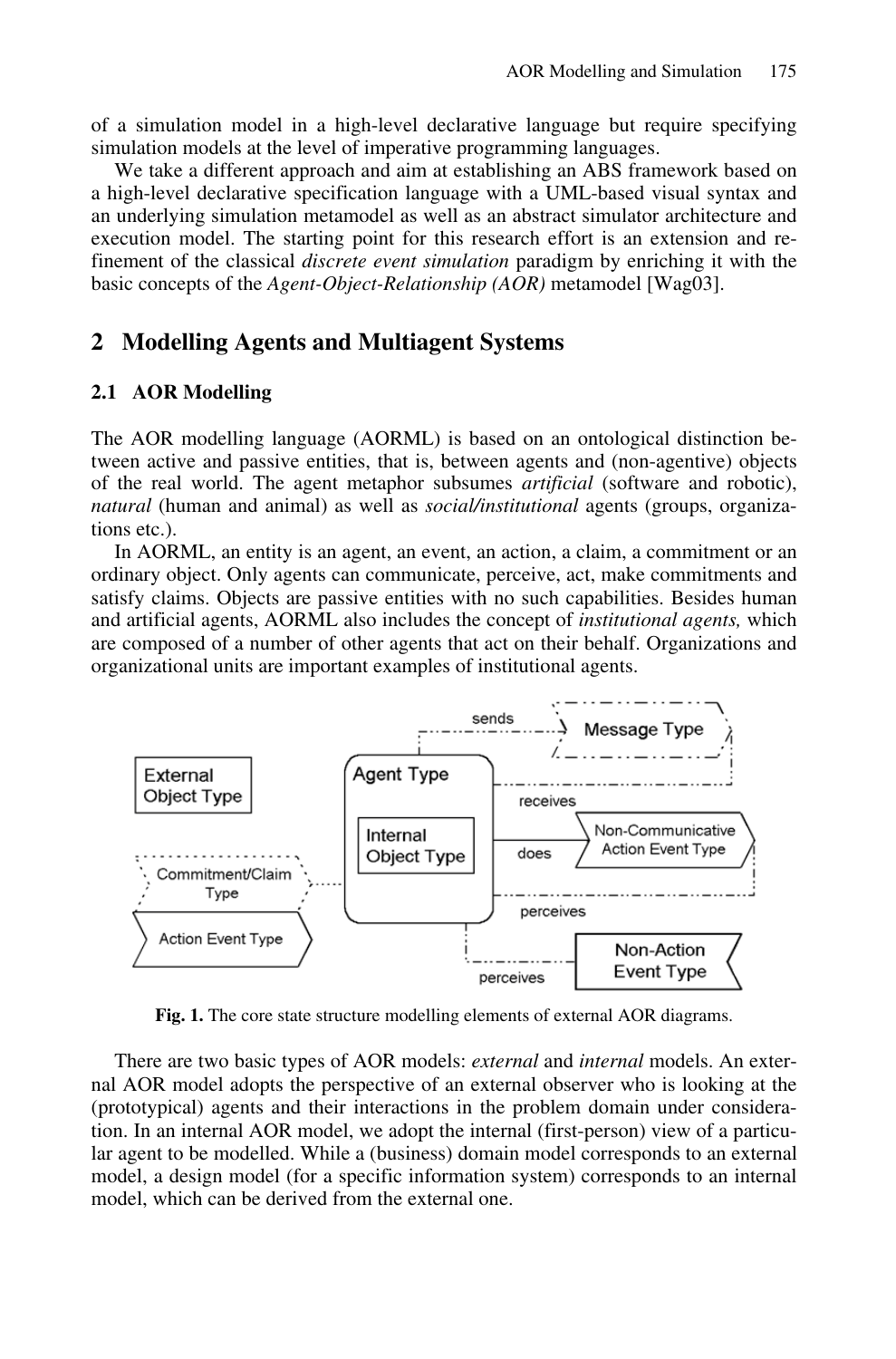Fig. 1 shows the most important elements of external AOR state structure modelling. There is a distinction between *action events* and *non-action events*, and between a *communicative* action event (or *message*) and a *non-communicative* action event. Fig. 1 also shows that a *commitment/claim* is coupled with the action event that fulfils that commitment (or satisfies that claim).

The most important behaviour modelling element of AORML are *reaction rules*, which are used to express *interaction patterns*. A reaction rule is visualized as a circle with incoming and outgoing arrows drawn within the agent rectangle whose reaction pattern it represents. Each reaction rule has exactly one incoming arrow with a solid arrowhead: it specifies the triggering event type. In addition, there may be ordinary incoming arrows representing state conditions (referring to corresponding instances of other entity types). There are two kinds of outgoing arrows: one for specifying mental effects (changing beliefs and/or commitments) and one for specifying the performance of (physical and communicative) actions. An outgoing arrow with a double arrowhead denotes a mental effect. An outgoing connector to an action event type denotes the performance of actions of that type.

Fig. 2 shows an example of an *interaction pattern diagram* specifying a reaction rule R1 for an elevator in response to the non-action event type Arrival at some floor. Notice that all state attributes of the elevator are optional, expressed by the UML multiplicity expression [0..1]. Both the precondition and the postcondition are expressed in UML's Object Constraint Language (OCL). The precondition for halting is  $Arrival.Floor = TargetFloor$ , the two sequentially triggered action events are halt and closeDoor and the postcondition representing the mental state effect is HaltFloor = Arrival.Floor.





In symbolic form, a reaction rule is defined as a quadruple

$$
\varepsilon,\,C\,\rightarrow\,\alpha,\,P
$$

where  $\varepsilon$  denotes an event term (the triggering event),  $C$  denotes a logical formula (the mental state condition),  $\alpha$  denotes an action term (the triggered action) and  $P$  denotes a logical formula (specifying the mental effect or postcondition).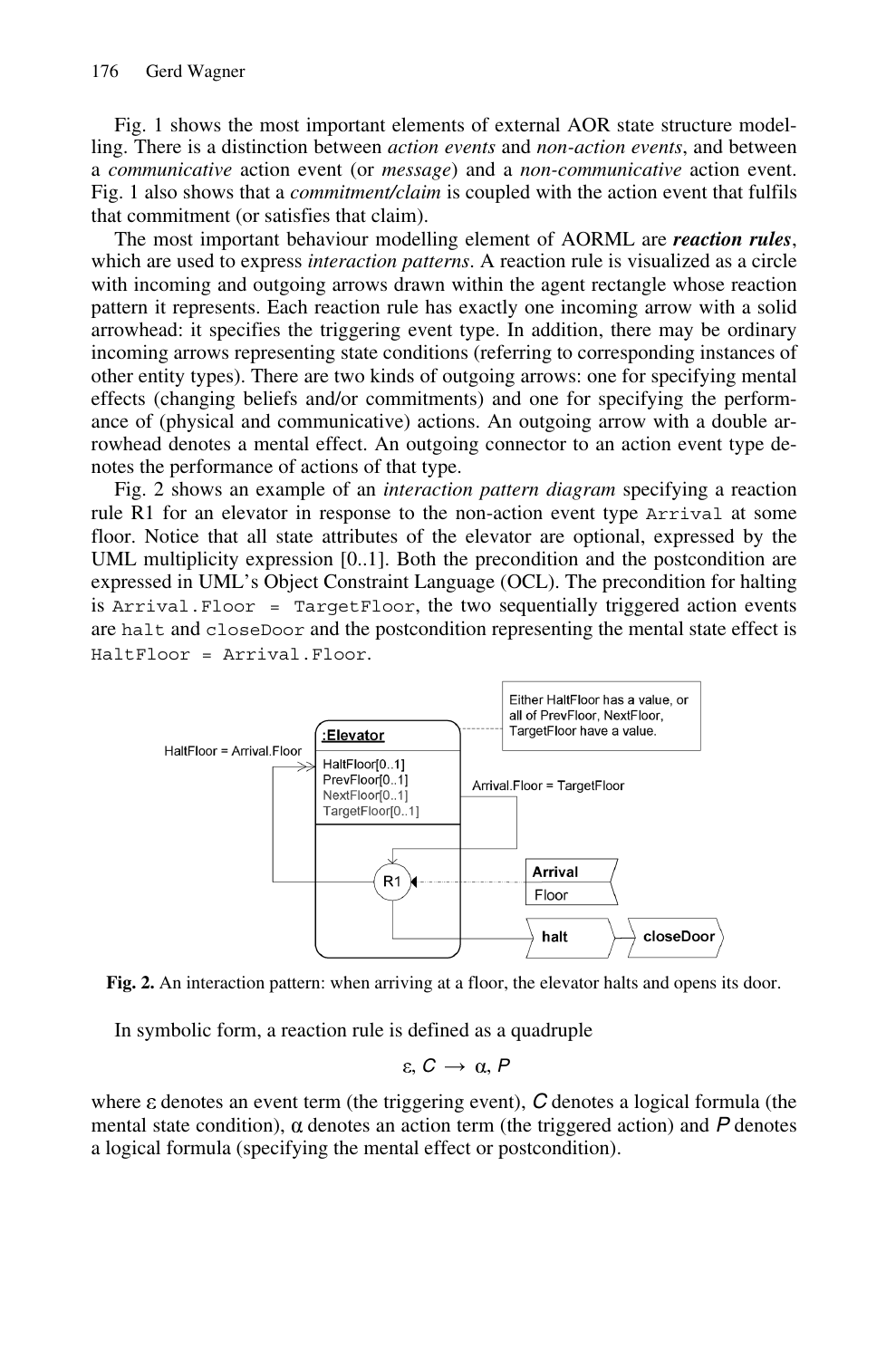#### **2.2 Modelling and Simulating Communication and Perception**

For modelling and simulating *communication* between agents, we do not consider non-verbal communication and abstract away from the physical layer, where the speaker realizes a communication act (or, synonymously, sends a message) by performing some physical action (such as making an utterance) and the listener has to perceive this action event, implying that, due to the physical signal transmission, there can be noise in the listener's percepts referring to the message send event. In general, for each (external) *event E* and each agent, the simulation system has to compute a corresponding *potential percept PP* (according to physical laws), from which the *actual percept AP* has to be derived according to the perceptive capability of the agent. The mental availability of the actual percept, then, is the (internal) perception event corresponding to the external event. There are two options for simplifying the *E*  $\rightarrow PP \rightarrow AP$  chain: we can either assume that

- 1.  $E = PP = AP$ , so we don't have to distinguish between an external event and the corresponding perception event; or
- 2.  $PP = AP$ , that is, all agents have perfect perception capabilities.

For communication events, it makes sense to assume that  $E = PP = AP$ , i.e. the message received is equal to the corresponding message sent. Yet, there may be a delay between these two events, depending on the type of the message transport channel and the current physical state of the speaker and listener.

For the perception of a non-communicative action event such an assumption may be not justified and would mean a severe simplification. However, the less severe simplification expressed by the assumption that  $PP = AP$  may be justified for many purposes.

A *send message* action type is represented internally (in a behaviour rule) in the form of

sM(
$$
Receivers, M(C1, C2, ...)
$$
)

where M denotes the message type, and the Ci denote the message content parameters. When such an action is performed (as a consequence of firing the behaviour rule), we obtain external sM event expressions (in the future events list) of the form

```
sM( EvtID1, Sender, Receivers, M(C1,C2,...)) @ OccTime
```
corresponding to the external AOR model of a communicative action event (such as in Fig. 6). Such an sM event may be processed by creating *memory facts* of the form

M( EvtID1, OccTime, Sender, Receivers, C1, C2, ...)

and to *receive message* events of the form

```
rM( EvtID2, Receiver, EvtRef) @ OccTime+D
```
where the delay D is a non-zero multiple of the cycle duration and EvtRef refers to the EvtID of the corresponding sM event (i.e. EvtRef = EvtID1).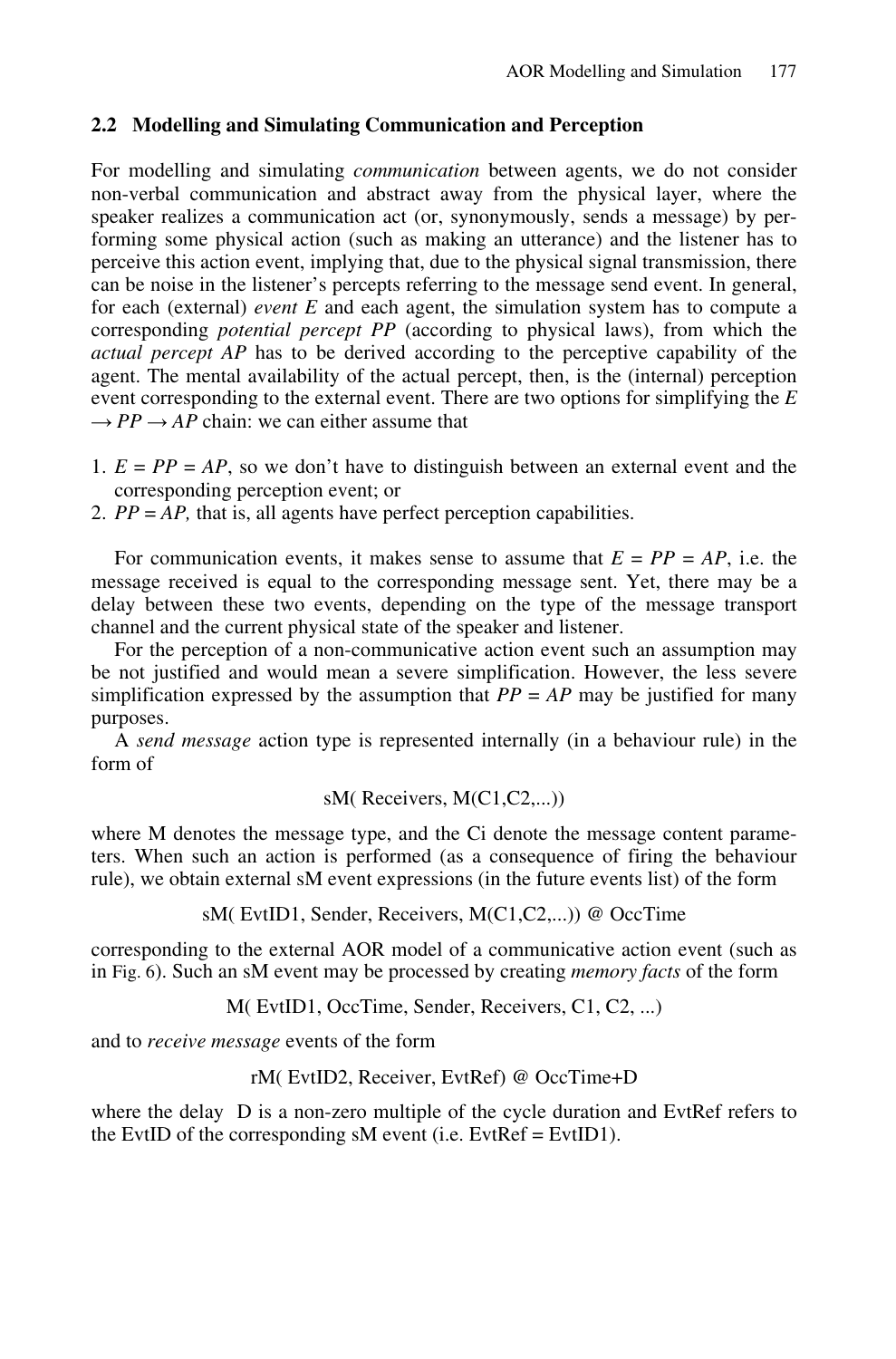## **2.3 Examples**

We briefly discuss three simple examples.

### **2.3.1 Example 1: An Elevator**

A simple example scenario is an elevator with the action repertoire: moveUp, move-Down, halt, openDoor and closeDoor. The elevator agent has to react to pickup and transport requests from elevator users; when moving, it has to react to events signalling the arrival at a certain floor; and it has to react to timeout signal to close the door. This scenario is described in the AOR diagram in Figure 3.



**Fig. 3.** An elevator scenario as an external AOR model.

An AORS scenario model describes both the systems/agents to be simulated (here the elevator) and the systems/agents outside the simulation borderline they interact with (here the elevator user). In a next step, such a scenario model is transformed into a simulation model in which the external systems are dropped and all action event types in interaction frames involving them (here reqPickup and reqTransp) are turned into corresponding *exogenous event* (here PickupReq) or *successor event* types (here TranspReq) as shown in Figure 4. *Exogenous events* drive the simulation and are generated at random; their periodicity is specified with the help of a tagged value – in the case of PickupReq:  $\{periodic=exp(...)\}$ . They are either non-action events that are not caused by other events or external action events in the sense that their actor is not included in the simulation.

In the simulation model of Figure 4, there are also two examples of reaction rules that represent causation rules. In AOR simulation, as explained in section 3, such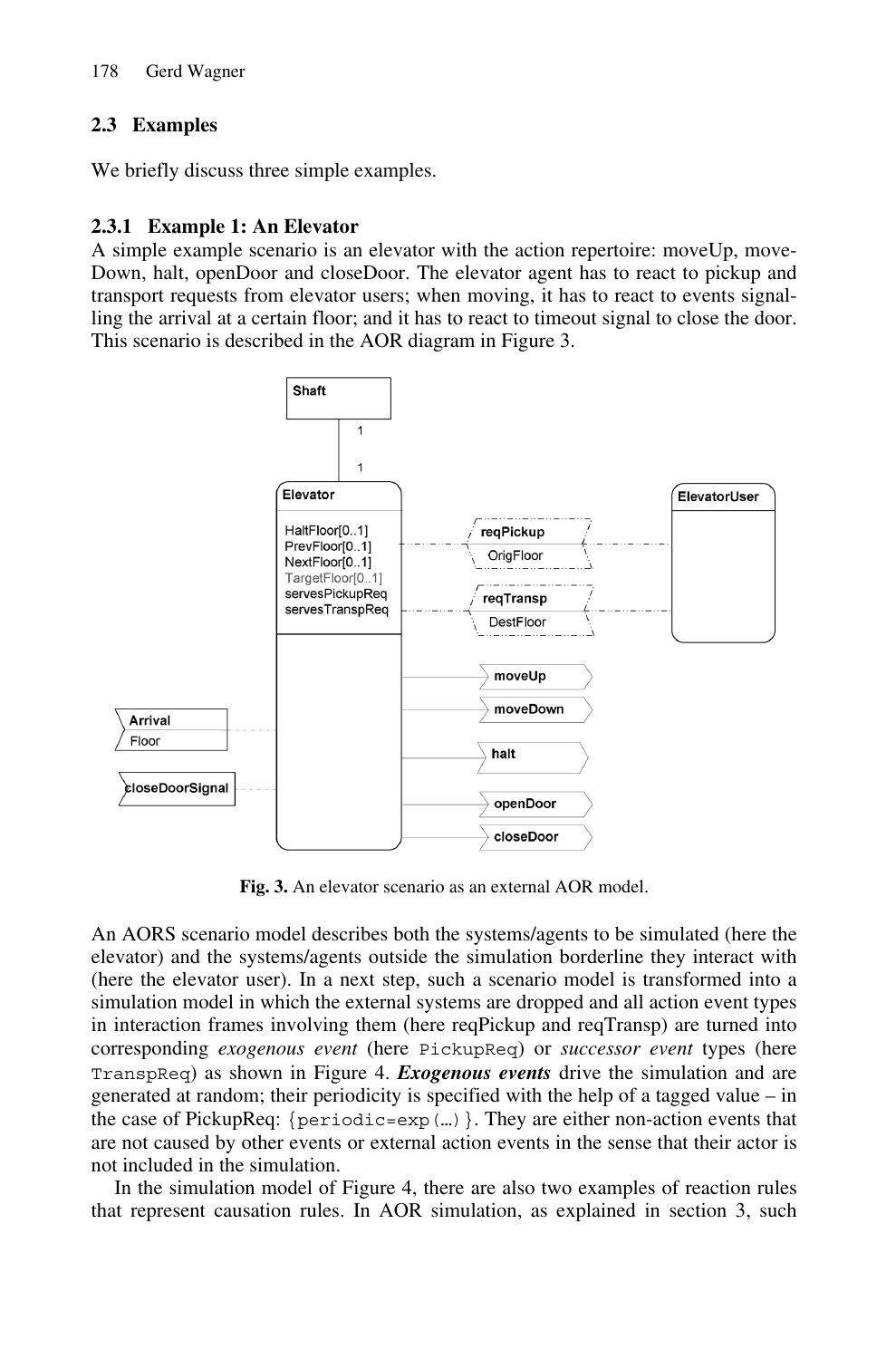rules are used to represent a model of causality that is enacted by the environment simulator. The first causation rule, R1, creates an Arrival event, perceived by the elevator with a delay of 7 seconds, upon any moveUp or moveDown event. The second causation rule, between the openDoor action event and the closeDoorSignal event, is expressed in a visually simplified notation (an association connection line with stereotype «causes») specifying that, upon opening the door, a specific signal for closing the door is created with a delay of 5 seconds.



**Fig. 4.** A simulation model for the elevator system.

#### **2.3.2 Example 2: Communicating Elevators**

We consider an example scenario where two elevators operate in the same shaft and must take care to avoid collisions. For simplicity, we restrict our consideration to the case with three floors. Elevator A is serving floor 1 and 2, and elevator B is serving floor 2 and 3, and hence the critical zone, requiring coordination, is floor 2. This scenario is depicted in Fig. 5.

The external AOR diagram in Fig. 6 models this scenario, which requires a model of coordination between the two elevators.

Fig. 5. In addition to the modelling elements used to describe the single elevator scenario, there are two message types (reqPerm, qrantPerm) and a commitment/claim type for grantPerm for the coordination between the two elevators.

#### **2.3.3 Example 3: The MIT Beer Game**

The MIT Beer Game is a management simulation that was developed by the System Dynamics Group of the Sloan School of Management in the early 1960s.

The game is played by teams of four persons, each person playing one of the four roles of Retailer, Wholesaler, Distributor and Factory. The four roles are arranged in a simple beer supply chain (Fig. 7).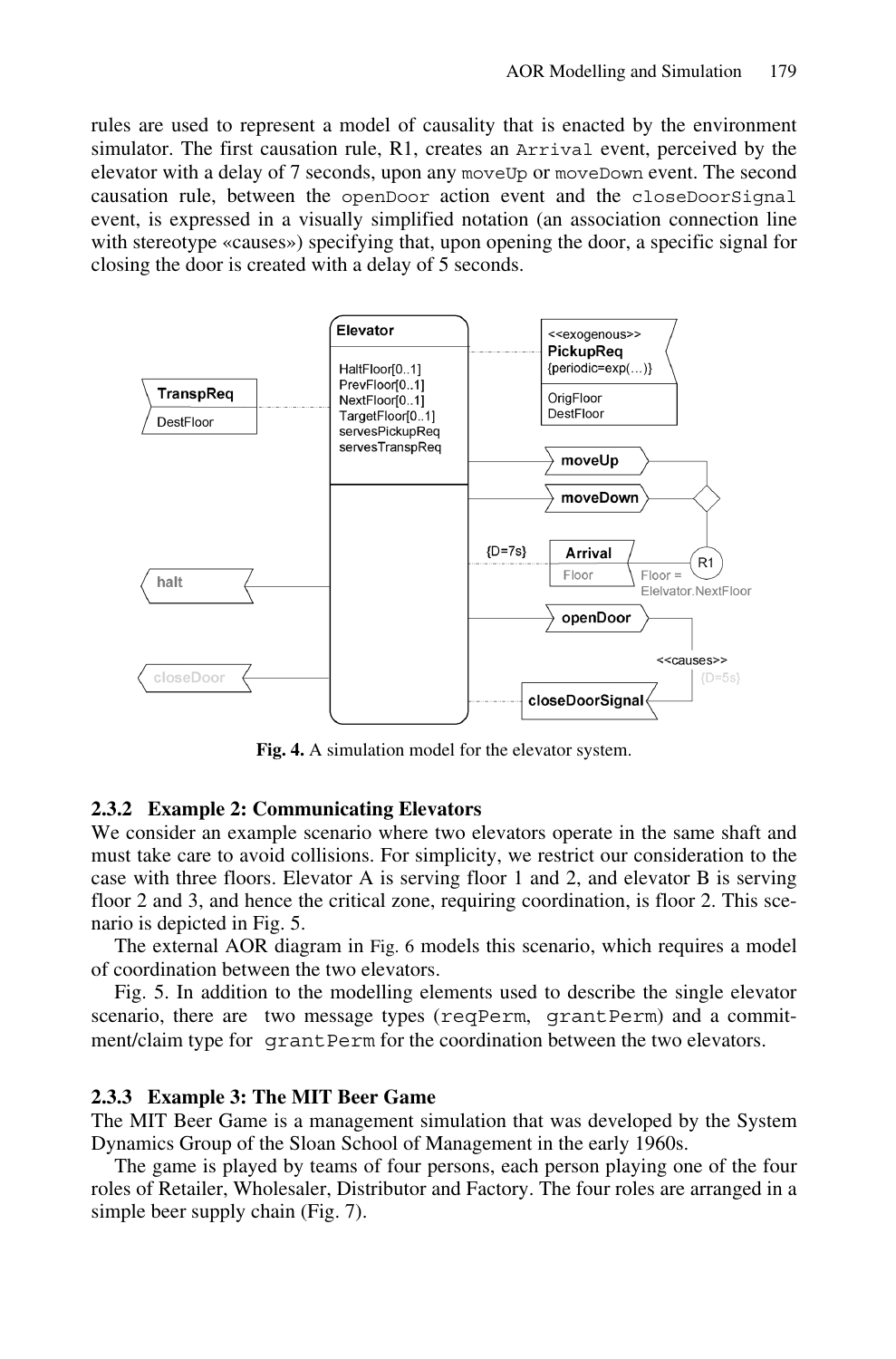

**Fig. 5.** Two elevators operating in one shaft.



**Fig. 6.** An external AOR diagram modelling the communicating elevator scenario from.



**Fig. 7.** The interaction frame between any two nodes of the MIT Beer Game supply chain.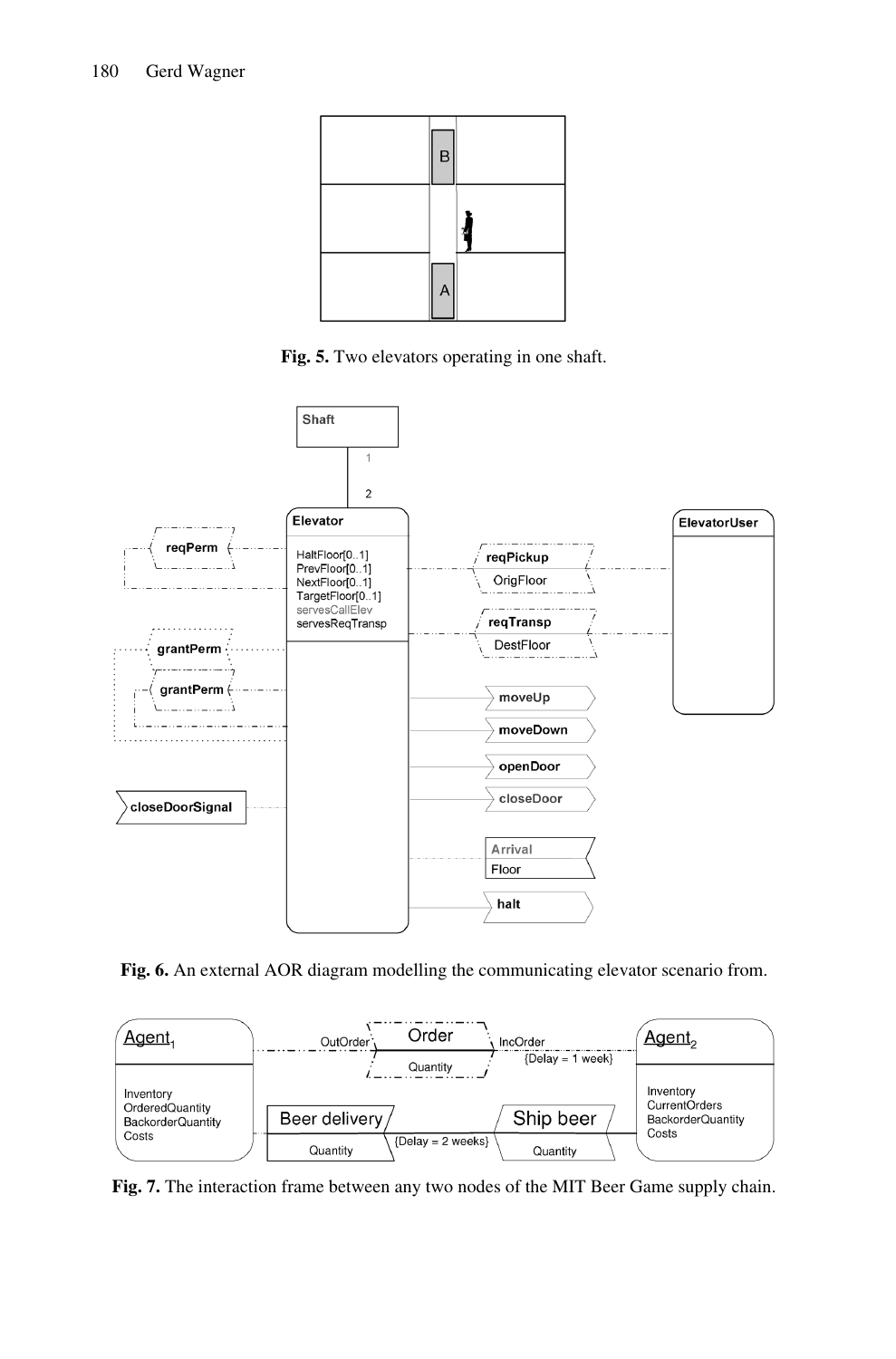The factory has an unlimited supply of raw materials and each of the roles has an unlimited storage capacity. The supply lead times (the time between shipment by the supplier and arrival at its destination) and order delay times (the time between the sending of an order and the arrival of the order at its destination) are fixed.

Supplies take two full turns to arrive; the orders for new beer arrive at their destination in the next turn.

Each turn (usually a simulated week), the retailer receives a customer order and tries to ship the requested amount from its inventory. It then orders an amount of beer from its supplier, the wholesaler, which tries to ship the requested amount from its inventory, and so on. Orders that cannot be met are placed in backorder and must be met as soon as possible.

At the end of each week, each role has to calculate that week's costs. Remaining inventory is charged \$0.50 per item as holding costs and backorders are charged \$1.00 per item as shortage costs. The objective of the game is to be the team with the lowest overall costs or to be the player with the lowest cost within a team, after playing a fixed number of weeks.

In [LTW04], we present a complete AORS model of the Beer Game.

#### **3 Agent-Based Discrete Event Simulation**

In Discrete Event Simulation (DES) systems are modelled in terms of *system states* and *discrete events*, i.e. as *discrete dynamic systems*. Since a system is composed of entities, its state consists of the combination (Cartesian product) of all states of its entities. All state changes are brought about by events.

DES is a very generally applicable and powerful approach, since many systems, in particular technical and social systems, can be viewed as discrete dynamic systems. There are two methods in DES for the advance of simulated time: using *event-based time progression*, the time is advanced according to the occurrence time of the next event; using *incremental time progression*, the simulated time is advanced in regular time steps.



**Fig. 8.** The basic model of discrete event simulation as a UML class diagram. As a system consists of a number of entities, its state consists of all the states of these entities. A system transition function *SysTF* takes a system state *S* and a state-changing event *e* and determines the resulting successor state *S'*.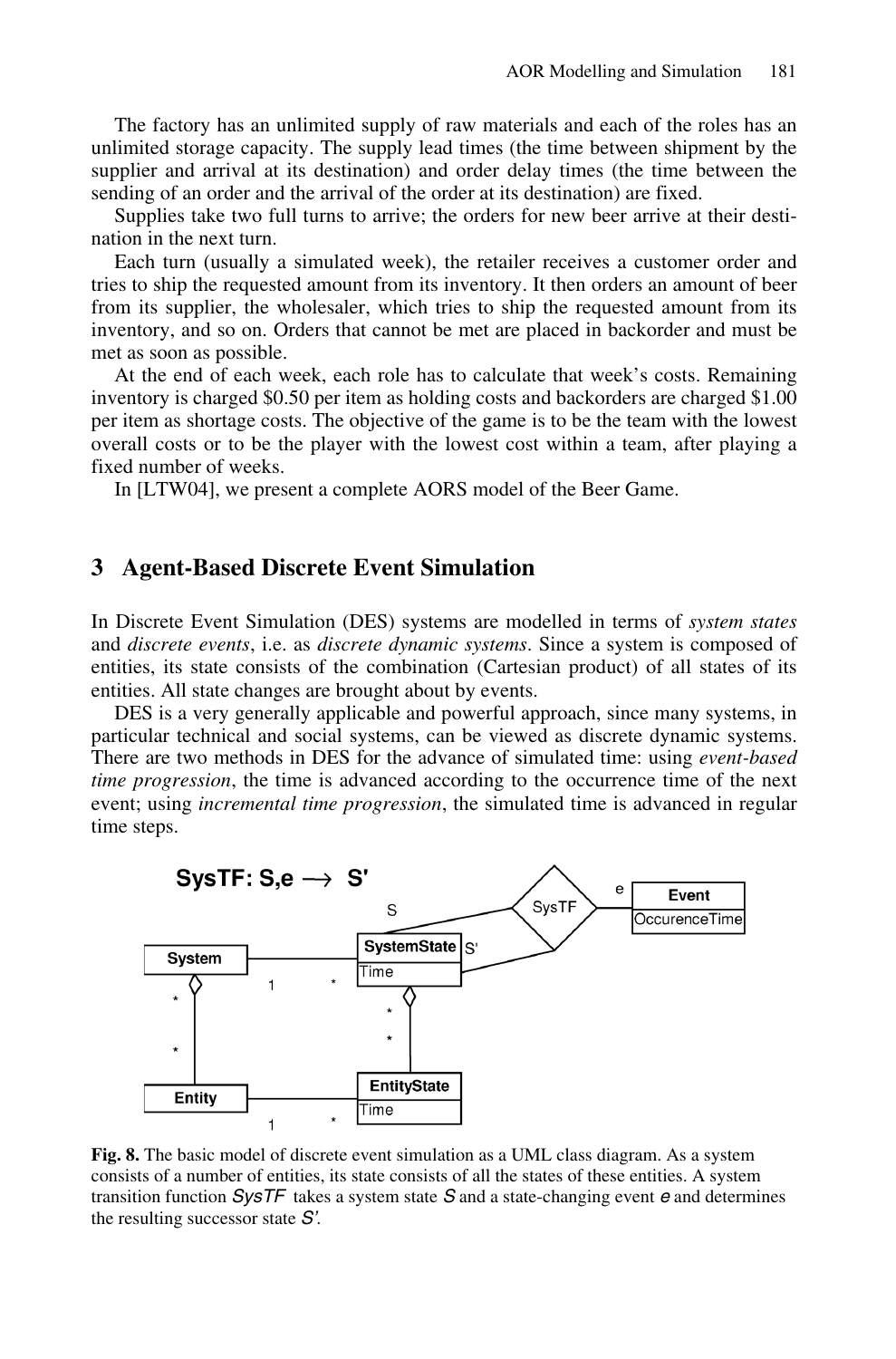In many ABS approaches, the basic DES model is refined in some way by making certain additional conceptual distinctions, including the fundamental distinction between interacting agents and passive objects. These simulation approaches may be classified as *Agent-Based Discrete Event Simulation (ABDES)*.

In our version of ABDES, extending and refining the basic DES model into a model of *Agent-Object-Relationship Simulation (AORS)*, we start with time-driven DES (since we need small regular time steps for simulating the perception-reaction cycle of agents) and adopt a number of essential ontological distinctions from AORML:

- The enduring entities of a system (also called *endurants* in foundational ontologies) are distinguished into *agents* and *objects*.
- Agents maintain *beliefs* (referring to the state of their environment) and process *percepts* (referring to events).
- Events can be either *action events* or *non-action events*.
- Action events can be either *communicative* (messages) or *non-communicative*.

In addition to these conceptual distinctions from AORML, we need to introduce the distinction between *exogenous events* (non-action events that are not caused by other events or external action events in the sense that their actor is not included in the simulation) generated periodically at random and *successor events*, which are either caused events or action events. The basic DES model is shown in Fig. 8 (an extension thereof is depicted later in Fig. 10).

#### **3.1 An Abstract Architecture and Execution Model for ABDES Systems**

In ABDES, it is natural to partition the simulation system into

- 1. the *environment simulator* responsible for managing the state of all external (or physical) objects and for the external/physical state of each agent;
- 2. a number of *agent simulators* responsible for managing the internal (or mental) state of agents.

The state of an ABDES system consists of:

- the simulated time *t*
- the environment state representing
	- the non-agentive environment (as a collection of objects) and
	- the external states of all agents (e.g., their physical state, their geographic position etc.)
- the internal agent states (e.g., representing perceptions, beliefs, memory, goals etc.).
- a (possibly empty) list of future events

For each simulation run, a start and an end calendar date-time are specified. The simulated time t represents a cycle counter, which can be transformed into a calendar date-time with the help of a cycle duration constant (for which we use 100 ms by default). The simulation run stops at the end date-time. By default, both the perception-action and the action-perception delay are 100 ms, as illustrated in Fig. 9.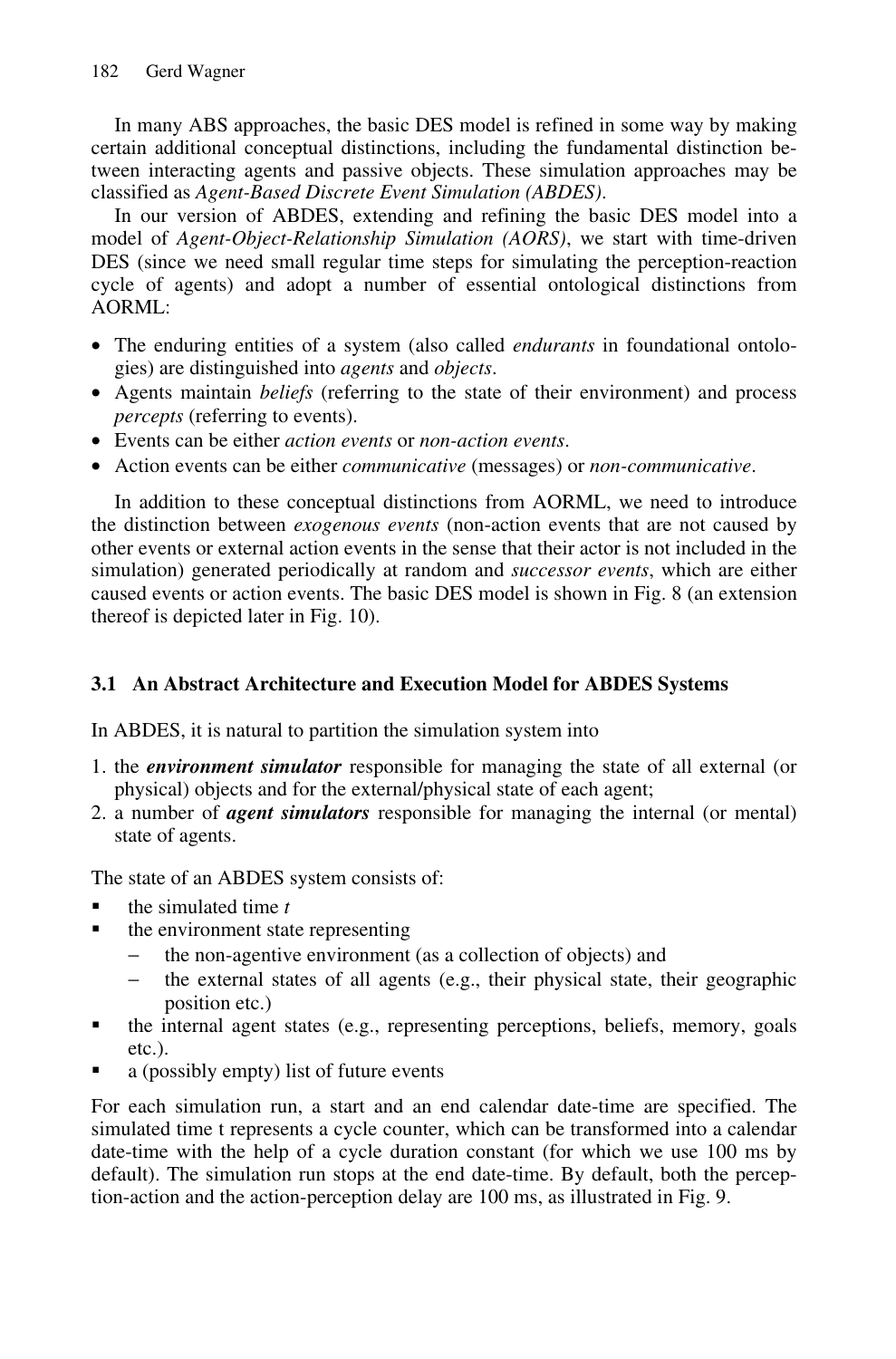

**Fig. 9.** The perception-action and action-perception delays.

At initialization time, for each exogenous event type, future events are created at random (according to the given distribution function) and put in the future events list. At runtime, a simulation cycle consists of the following steps:

- 1. At the beginning of a new simulation cycle, say at simulated time t, the environment simulator determines the current events (all the events of the future events list whose occurrence time is now).
- 2. The environment simulator determines, on the basis of the current environment state and the current events:
	- a) a new environment state
	- b) a set of new caused events (with suitable occurrence time) created by the causality rules of the environment simulator, including
		- new caused *environment events*
		- next step *receive message events* (with occurrence time *t+1*) derived from the corresponding current send message events
		- next step *perception events* (with occurrence time *t+1*) derived from the corresponding current *environment events* and *non-communicative action events*
	- c) The environment simulator then hands over to each agent simulator the current *receive message events* and *perception events* for the simulated agent.
- 3. Each agent simulator computes, on the basis of the current internal agent state and the delivered *perception events* and *receive message events*,
	- a) a new internal agent state,
	- b) the set of new *action events* (with occurrence time *t+1*) created by the behaviour rules of the agent simulator (representing the immediate reactions of the simulated agent in response to the delivered *perceptions* and *message receptions*)
- 4. The future events list is updated by removing all the processed events and adding the new caused events from step 2b and the new action events from step 3b.
- 5. If the simulation run continues, the environment simulator sets the simulated time *t*
	- a) to *t+1*, if it is in incremental time progression mode, or
	- b) to the occurrence time of the next event from the future events list, if it is in event-based time progression mode,

and starts over with step 1 of the simulation cycle.

The simulation run ends when the future events list is empty or when the end datetime is reached.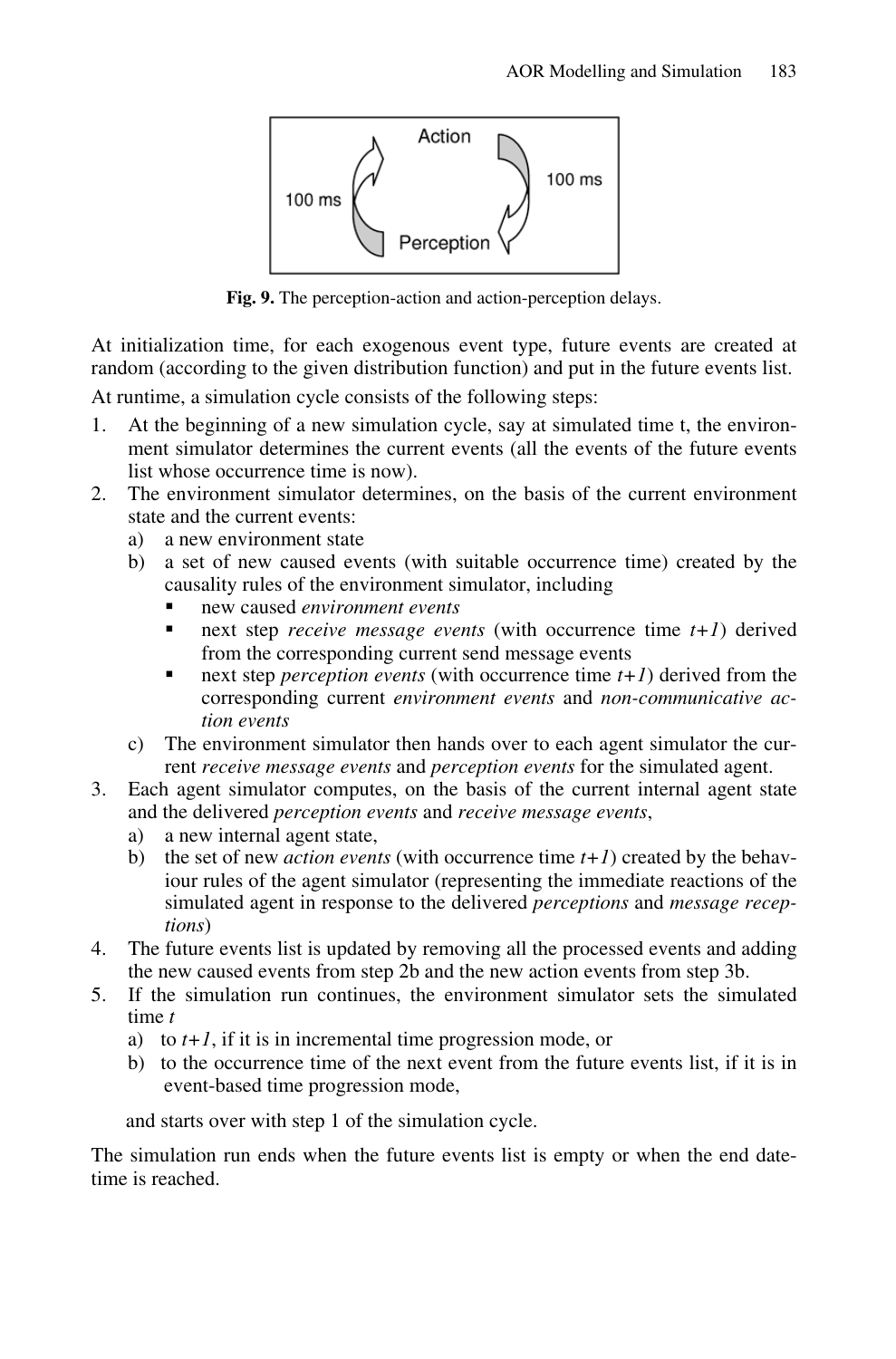This abstract architecture and execution model for ABDES systems can be instantiated by different concrete architectures and systems. In section 4, we present a Prolog program that implements an AORS system and instantiates this architecture.

The AORML distinction between external and internal models provides the means needed for modelling both the environment and the agents involved in a simulation scenario. An external model describes the perspective of the environment simulator, whereas the internal models derived from the external one describe the perspectives of the involved agents. This suggests the following methodology for developing an AOR simulation model:

- 1. In the domain analysis of the simulation problem, develop an external AOR model of the scenario from the perspective of an external observer. This model is the basis both for designing the environment simulation and for deriving the specification of the involved agent simulators.
- 2. For each involved agent, transform the external AOR model of the simulation scenario into an internal AOR model for specifying the corresponding agent simulator.

## **3.2 Advantages of ABDES and AORS**

ABDES and AORS support

- structure-preserving modelling and closer-to-reality simulation:
	- − Passive entities with certain properties are modelled as objects with corresponding attributes.
	- Interactive entities (actors) are modelled as agents, which have beliefs and perceptions, and interact with each other and with their environment.
- functionally distributed simulation where any of the participating simulators (the environment simulator and all involved agent simulators) may be deployed to different threads or processes, possibly running on different machines (realizing vertical distribution).
- *interactive* simulation where any of the involved agent simulators may be replaced by its real counterpart.
- modelling and simulating *pro-active* behaviour, in addition to the basic reactive behaviour.

# **4 A Prolog Prototype of an AOR Simulation System**

Implemented as a Prolog program, the AOR simulation cycle yields the following procedure:

```
1: cycle( _, _, _, []) :- !.
2: cycle( Now, EnvSt, IntAgtSts, EvtList) :- 
3: extractCrtEvts( Now, EvtList, CrtEnvEvts, CrtPercEvts), 
4: envSimulator( Now, CrtEnvEvts, EnvSt, NewEnvSt, 
            TranslCausEvts), 
5: agtsSimulator( Now, CrtPercEvts, IntAgtSts, 
            NewIntAgtSts, TranslActEvts), 
6: computeNewEvtList( EvtList, CrtEnvEvts, TranslCausEvts, 
            TranslActEvts, NewEvtList), 
7: NextMoment is Now+1, 
8: cycle( NextMoment, NewEnvSt, NewIntAgtSts, NewEvtList).
```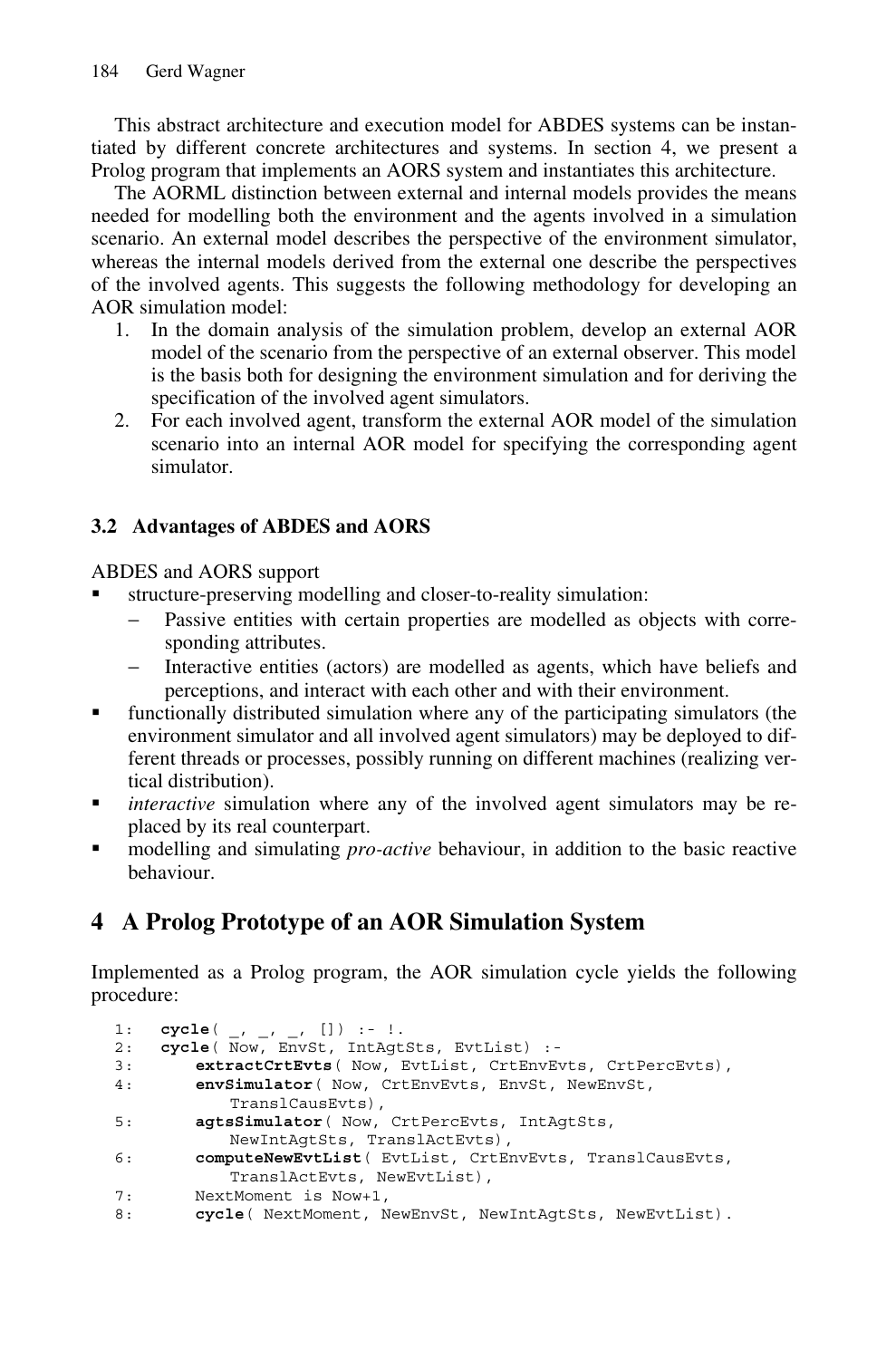

**Fig. 10.** A UML class diagram describing the basic ontology of AORS: Agents maintain beliefs about entities, send/receive messages, and process percepts, which refer either to a noncommunicative action event or to a non-action event. Notice that communication (sending/receiving messages) is separated from perception (perceiving non-communicative action events and non-action events).

Line 1 represents the exit condition (when the future events list is empty). In line 3, the current environment events (steps 1a and 1b of the simulation cycle) and also the current perception events are extracted from the future events list. Lines 4 and 5 simulate the system in the current cycle by first calling the environment simulator and then calling all agents simulators. In line 6, the future events list is updated (step 4). The last two lines update the time and start a new cycle (step 5). NewEnvSt and NewIntAgtSts stand for the new environment state and the new internal states of agents.

We represent physical causality as a transition function, which takes an environment state and an event and provides a new environment state and a set of caused events. This function is specified as a set of reaction rules for the environment simulator in the form of

```
rrEnv( RuleName, Now, Evt, Cond, CausEvt, Eff)
```
with obvious parameter meanings. Agent behaviour, as a function from a mental state and a perception event to a new mental state and a set of action events, is also specified by a set of reaction rules:

**rr**( AgentName, RuleName, OwnTime, Evt, Cond, ActEvt, Eff)

For processing these rules we use two meta-predicates:

- 1. **prove**( X, P) where X is a list of atomic propositions (representing an environment state or an internal agent state) and P is a proposition.
- 2. **update**( X, P, X') where X' is the new state resulting from updating X by assimilating P (in our simple example this means asserting/retracting atoms).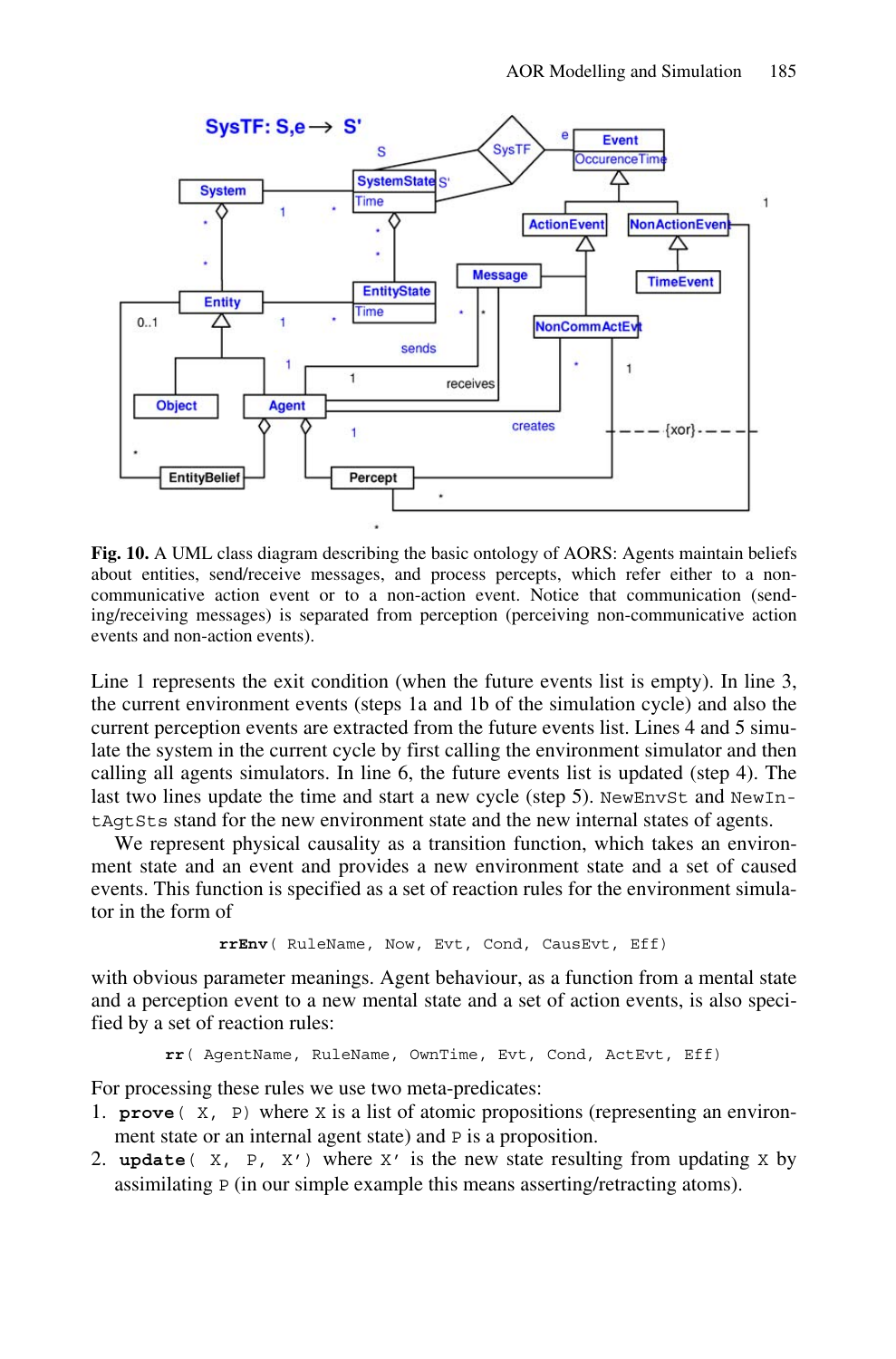When *E* is a current event, and there is an environment simulator rule, whose event term matches *E* such that **prove**( EnvSt, Cond) holds, then the specified CausEvt is added to the caused events list of step 2c) and the environment state is updated by performing

**update**( EnvSt, Eff, NewEnvSt)

In a similar way, the reaction rules of each agent are applied, updating its internal state by

**update**( IntAgtSt, Eff, NewIntAgtSt)

We now present the environment simulator:

| 1:  | envSimulator (Now, CrtEvts, EnvSt, NewEnvSt, TranslCausEvts) :- |
|-----|-----------------------------------------------------------------|
| 2:  | $\texttt{findall}$ ( [CausEvt, Eff],                            |
|     |                                                                 |
|     | $member ( Evt /$ , $CrtEvts)$ ,                                 |
|     | <b>rrEnv</b> (RuleName, Now, Evt, Cond, CausEvt, Eff),          |
|     | <b>prove</b> (EnvSt, Cond)                                      |
|     |                                                                 |
|     | ListOfResults),                                                 |
| 3:  | extractEffects ( ListOfResults, Effects),                       |
| 4 : | computeNewEnvState ( EnvSt, Effects, NewEnvSt),                 |
| 5:  | extractEvents (ListOfResults, CausEvts),                        |
| 6 : | translateCausEvts ( Now, CausEvts, TranslCausEvts).             |

In line 2 all events (and their accompanying effects) that are caused by an event from the CrtEvts list are collected in ListOfResults. Based on the effects of the current environment events (extracted on line 3) the new environment state is determined (line 4). After extracting also the caused events from ListOfResults (in line 5), their absolute time stamp is computed with respect to the current moment (line 6).

A similar procedure is performed for each agent:

```
1: agtSimulator( AgtName, Now, CrtPercEvts, IntAgtSt, 
                NewIntAgtSt, ActEvts) :- 
2: findall( [ActEvt, Eff], 
\overline{\phantom{a}} member( Evt, CrtPercEvents), 
             rr( AgtName, RuleName, OwnTime, Evt, Cond, ActEvt, Eff), 
             prove(IntAgtSt, Cond), 
             ), 
             ListOfResults), 
3: extractEvents( ListOfResults, ActEvts), 
4: extractEffects( ListOfResults, Effects), 
5: computeNewState( IntAgtSt, Effects, NewIntAgtSt).
```
## **5 Running AORS Models**

In AORS, a simulation model is expressed by means of

- 1. a model of the environment (obtained from the external AOR model of the scenario), consisting of
	- a state structure model specifying all entity types, including exogenous event types
	- -a causality model, which is specified by means of reaction rules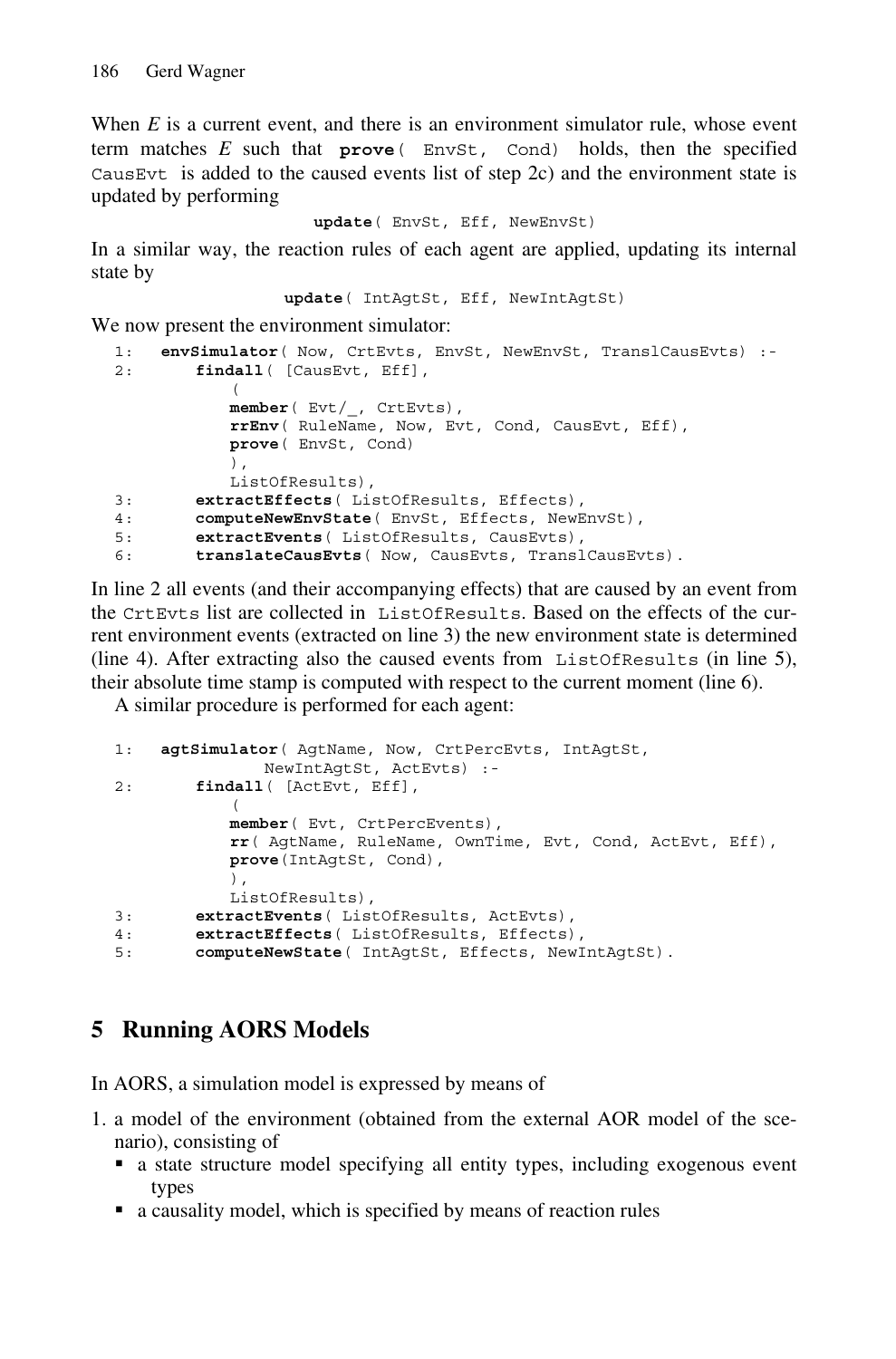- 2. a model for each involved agent (obtained from internalizing the external AOR model of the scenario into a suitable projection to the mental state of the agent under consideration), consisting of
	- a mental state structure model
	- a behaviour model, which is specified by means of reaction rules
- 3. a specification of the initial states for the environment and for all agents

The environment and agent models can be defined visually by means of AOR diagrams. Also the initial states can be defined by means of instance diagrams (similar to UML object diagrams). The encoding of a simulation model by means of a high-level UML-based modelling language provides a platform-independent representation and allows the generation of platform-specific code automatically.

In the case of our Prolog simulation platform, we have to generate Prolog predicates from the AOR models. We also have to generate the reaction rules for specifying causality and agent behaviour in the format of the simulator.

Please consult the web page

```
http://AORS.rezearch.info
```
for obtaining further information about AORS and for downloading our Prolog AORS system.

## **6 Related Work**

Agent-Based Simulation is being used in various research areas, today. In particular, it is being used in

- *Biology*, e.g. for investigating eco-systems or in population ethology (especially with respect to ants and other insects), see, e.g., [Klü01];
- *Engineering***:** for analysing and designing complex (socio-) technical systems, such as Automatically Guided Vehicle Transport Systems [RW02];
- *Economics***:** e.g. in the simulation of auctions and markets, see *Trading Agent Competition* [TAC02];
- *Social Sciences***:** e.g. in [CD01] the phenomena of social monitoring and normbased social influence and in [Hal02] the cooperation in teams is studied.

Some well-known platforms for Agent-Based Simulation are *Swarm* [Swarm00, Swarm96], SDML [MGWE98], *Sesam* [Klü01], *MadKit* [MadKit00] and *CORMAS* [Cormas01, Cormas00]. A particularly interesting class of simulation systems is formed by international technology competitions such as *RoboCup* [Robo98] and *Trading Agent Competition (TAC)* [TAC02]. Both RoboCup and TAC can be classified as interactive agent-based realtime simulation systems.

Although there is a large body of work on agent-based simulation, our AORS approach appears to be the first general UML-based declarative approach to agent-based discrete event simulation.

## **7 Conclusions**

We have presented a general approach to modelling and simulating scenarios of interacting systems as multiagent systems, based on the *Agent-Object-Relationship (AOR)*